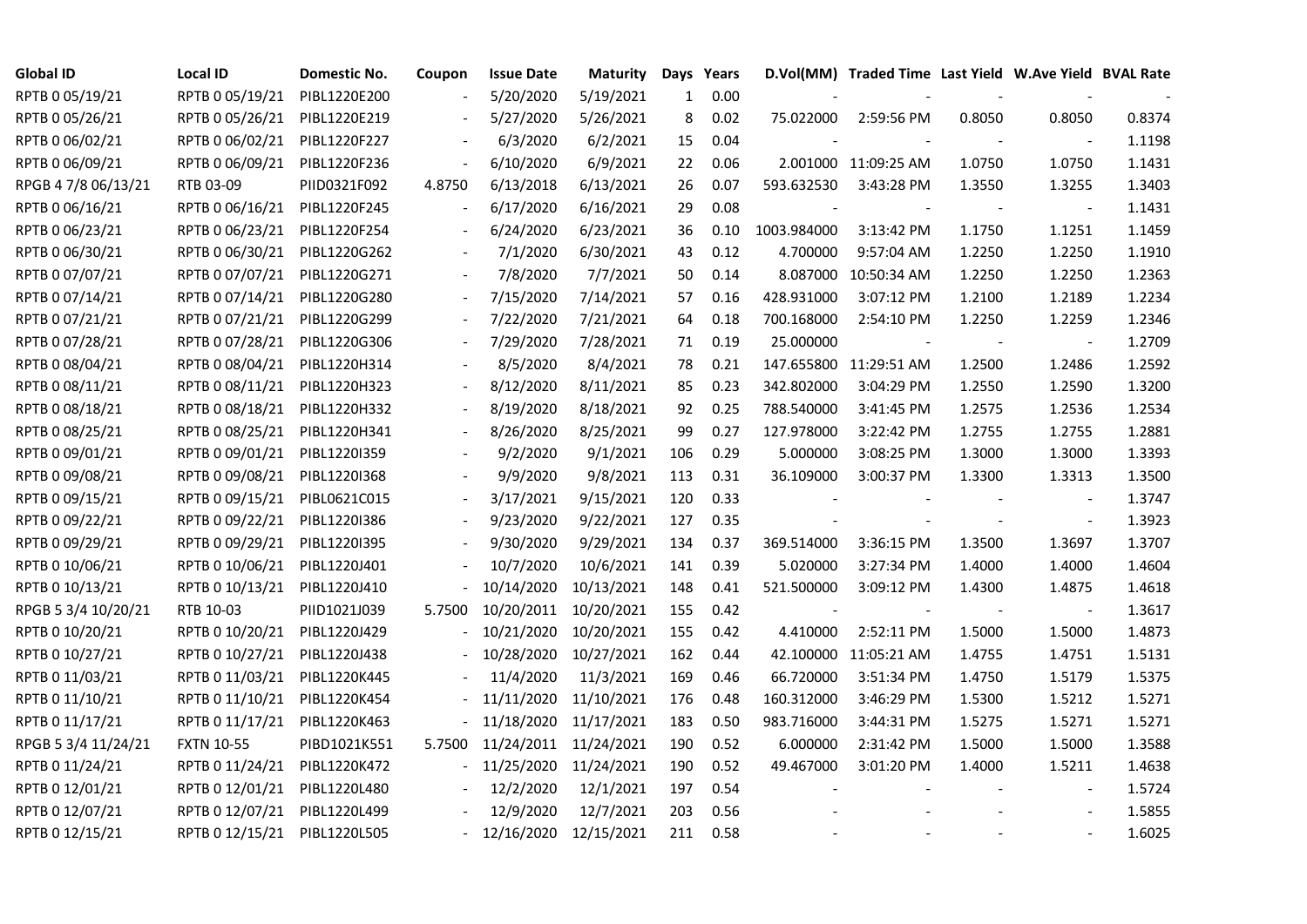| <b>Global ID</b>     | <b>Local ID</b>   | Domestic No. | Coupon                       | <b>Issue Date</b> | <b>Maturity</b> |     | Days Years |             | D.Vol(MM) Traded Time Last Yield W.Ave Yield BVAL Rate |        |                          |        |
|----------------------|-------------------|--------------|------------------------------|-------------------|-----------------|-----|------------|-------------|--------------------------------------------------------|--------|--------------------------|--------|
| RPTB 0 01/05/22      | RPTB 0 01/05/22   | PIBL1221A015 |                              | 1/6/2021          | 1/5/2022        | 232 | 0.64       |             |                                                        |        |                          | 1.6504 |
| RPTB 0 01/12/22      | RPTB 0 01/12/22   | PIBL1221A024 |                              | 1/13/2021         | 1/12/2022       | 239 | 0.65       |             |                                                        |        |                          | 1.6785 |
| RPGB 63/8 01/19/22   | <b>FXTN 10-54</b> | PIBD1022G545 | 6.3750                       | 7/19/2011         | 1/19/2022       | 246 | 0.67       |             | 70.000000 11:44:11 AM                                  | 1.6250 | 1.6250                   | 1.6104 |
| RPTB 0 01/19/22      | RPTB 0 01/19/22   | PIBL1221A033 |                              | 1/20/2021         | 1/19/2022       | 246 | 0.67       |             |                                                        |        |                          | 1.6989 |
| RPGB 4 01/26/22      | <b>FXTN 05-74</b> | PIBD0522A747 | 4.0000                       | 1/26/2017         | 1/26/2022       | 253 | 0.69       |             | 0.515000 11:14:10 AM                                   | 1.7250 | 1.7250                   | 1.6873 |
| RPTB 0 01/26/22      | RPTB 0 01/26/22   | PIBL1221A042 | $\blacksquare$               | 1/27/2021         | 1/26/2022       | 253 | 0.69       | 11.130000   | 2:30:21 PM                                             | 1.6500 | 1.6500                   | 1.6601 |
| RPTB 0 02/02/22      | RPTB 0 02/02/22   | PIBL1221B050 |                              | 2/3/2021          | 2/2/2022        | 260 | 0.71       |             | 1.000000 11:19:09 AM                                   | 1.7000 | 1.7000                   | 1.7373 |
| RPTB 0 02/09/22      | RPTB 0 02/09/22   | PIBL1221B069 |                              | 2/10/2021         | 2/9/2022        | 267 | 0.73       | 5.047000    | 9:34:38 AM                                             | 1.6750 | 1.6750                   | 1.8808 |
| RPTB 0 02/16/22      | RPTB 0 02/16/22   | PIBL1221B078 |                              | 2/17/2021         | 2/16/2022       | 274 | 0.75       | 3.414000    | 2:21:09 PM                                             | 1.7000 | 1.6984                   | 1.7441 |
| RPTB 0 02/23/22      | RPTB 0 02/23/22   | PIBL1221B087 |                              | 2/24/2021         | 2/23/2022       | 281 | 0.77       |             |                                                        |        |                          | 1.7337 |
| RPTB 0 03/02/22      | RPTB 0 03/02/22   | PIBL1221C095 | $\frac{1}{2}$                | 3/3/2021          | 3/2/2022        | 288 | 0.79       | 0.504000    | 2:18:28 PM                                             | 1.7250 | 1.7250                   | 1.7700 |
| RPTB 0 03/09/22      | RPTB 0 03/09/22   | PIBL1221C102 | $\overline{\phantom{a}}$     | 3/10/2021         | 3/9/2022        | 295 | 0.81       |             |                                                        |        | $\blacksquare$           | 1.7714 |
| RPGB 15 03/14/22     | <b>FXTN 20-02</b> | PIBD2022C021 | 15.0000                      | 3/14/2002         | 3/14/2022       | 300 | 0.82       |             |                                                        |        | $\blacksquare$           | 1.7140 |
| RPTB 0 03/16/22      | RPTB 0 03/16/22   | PIBL1221C111 | $\blacksquare$               | 3/17/2021         | 3/16/2022       | 302 | 0.83       |             |                                                        |        | $\omega$                 | 1.8000 |
| RPTB 0 03/23/22      | RPTB 0 03/23/22   | PIBL1221C120 |                              | 3/24/2021         | 3/23/2022       | 309 | 0.85       | 0.707000    | 2:30:34 PM                                             | 1.7250 | 1.7250                   | 1.7873 |
| RPTB 0 03/30/22      | RPTB 0 03/30/22   | PIBL1221C139 |                              | 3/31/2021         | 3/30/2022       | 316 | 0.87       |             | 0.810000 10:22:56 AM                                   | 1.7500 | 1.7500                   | 1.7900 |
| RPTB 0 04/06/22      | RPTB 0 04/06/22   | PIBL1221D147 |                              | 4/7/2021          | 4/6/2022        | 323 | 0.88       |             |                                                        |        | $\overline{\phantom{a}}$ | 1.8081 |
| RPTB 0 04/13/22      | RPTB 0 04/13/22   | PIBL1221D156 | $\blacksquare$               | 4/14/2021         | 4/13/2022       | 330 | 0.90       | 193.000000  | 2:27:56 PM                                             | 1.7850 | 1.7850                   | 1.7850 |
| RPTB 0 04/20/22      | RPTB 0 04/20/22   | PIBL1221D165 | $\blacksquare$               | 4/21/2021         | 4/20/2022       | 337 | 0.92       | 371.790000  | 3:28:19 PM                                             | 1.7900 | 1.7907                   | 1.7925 |
| RPTB 0 04/27/22      | RPTB 0 04/27/22   | PIBL1221D174 |                              | 4/28/2021         | 4/27/2022       | 344 | 0.94       | 121.630000  | 2:28:04 PM                                             | 1.8000 | 1.8000                   | 1.8033 |
| RPTB 0 05/04/22      | RPTB 0 05/04/22   | PIBL1221E182 |                              | 5/5/2021          | 5/4/2022        | 351 | 0.96       | 93.295000   | 3:11:25 PM                                             | 1.8000 | 1.7802                   | 1.8084 |
| RPTB 0 05/11/22      | RPTB 0 05/11/22   | PIBL1221E191 | $\blacksquare$               | 5/12/2021         | 5/11/2022       | 358 | 0.98       | 126.294000  | 3:10:23 PM                                             | 1.8000 | 1.7927                   | 1.8031 |
| RPTB 0 05/18/22      | RPTB 0 05/18/22   | PIBL1221E208 | $\qquad \qquad \blacksquare$ | 5/19/2021         | 5/18/2022       | 365 | 1.00       | 2305.270000 | 3:44:07 PM                                             | 1.7950 | 1.7939                   | 1.8291 |
| RPGB 4 3/4 07/04/22  | <b>FXTN 03-24</b> | PIBD0322G247 | 4.7500                       | 7/4/2019          | 7/4/2022        | 412 | 1.13       | 376.080000  | 2:57:52 PM                                             | 1.8500 | 1.8503                   | 1.8500 |
| RPGB 4 7/8 08/02/22  | <b>FXTN 10-56</b> | PIBD1022H562 | 4.8750                       | 8/2/2012          | 8/2/2022        | 441 | 1.21       |             |                                                        |        | $\overline{\phantom{a}}$ | 1.8876 |
| RPGB 4 3/4 09/13/22  | <b>FXTN 10-57</b> | PIBD1022I570 | 4.7500                       | 9/13/2012         | 9/13/2022       | 483 | 1.32       |             |                                                        |        |                          | 1.9347 |
| RPGB 12 3/4 10/17/22 | <b>FXTN 20-03</b> | PIBD2022J033 | 12.7500                      | 10/17/2002        | 10/17/2022      | 517 | 1.42       |             |                                                        |        | $\blacksquare$           | 1.9735 |
| RPGB 4 5/8 12/04/22  | RTB 05-11         | PIID0522L114 | 4.6250                       | 12/4/2017         | 12/4/2022       | 565 | 1.55       | 3.440000    | 3:10:20 PM                                             | 2.0950 | 2.0944                   | 2.1811 |
| RPGB 4 12/06/22      | <b>FXTN 10-58</b> | PIBD1022L585 | 4.0000                       | 12/6/2012         | 12/6/2022       | 567 | 1.55       |             |                                                        |        | $\blacksquare$           | 2.1047 |
| RPGB 4 3/8 02/11/23  | RTB 03-10         | PIID0323B101 | 4.3750                       | 2/11/2020         | 2/11/2023       | 634 | 1.74       | 173.480000  | 3:51:28 PM                                             | 2.0800 | 2.0343                   | 2.0276 |
| RPGB 13 02/20/23     | <b>FXTN 20-04</b> | PIBD2023B048 | 13.0000                      | 2/20/2003         | 2/20/2023       | 643 | 1.76       |             |                                                        |        | $\blacksquare$           | 2.1159 |
| RPGB 5 1/2 03/08/23  | <b>FXTN 05-75</b> | PIBD0523C752 | 5.5000                       | 3/8/2018          | 3/8/2023        | 659 | 1.80       |             | 0.443500 11:25:14 AM                                   | 2.2150 | 2.2150                   | 2.2281 |
| RPGB 3 1/2 04/21/23  | <b>FXTN 07-58</b> | PIBD0723D588 | 3.5000                       | 4/21/2016         | 4/21/2023       | 703 | 1.93       |             | 2.265000 11:59:18 AM                                   | 2.2150 | 2.2163                   | 2.2301 |
| RPGB 11 7/8 05/29/23 | <b>FXTN 20-05</b> | PIBD2023E054 | 11.8750                      | 5/29/2003         | 5/29/2023       | 741 | 2.03       |             |                                                        |        |                          | 2.2243 |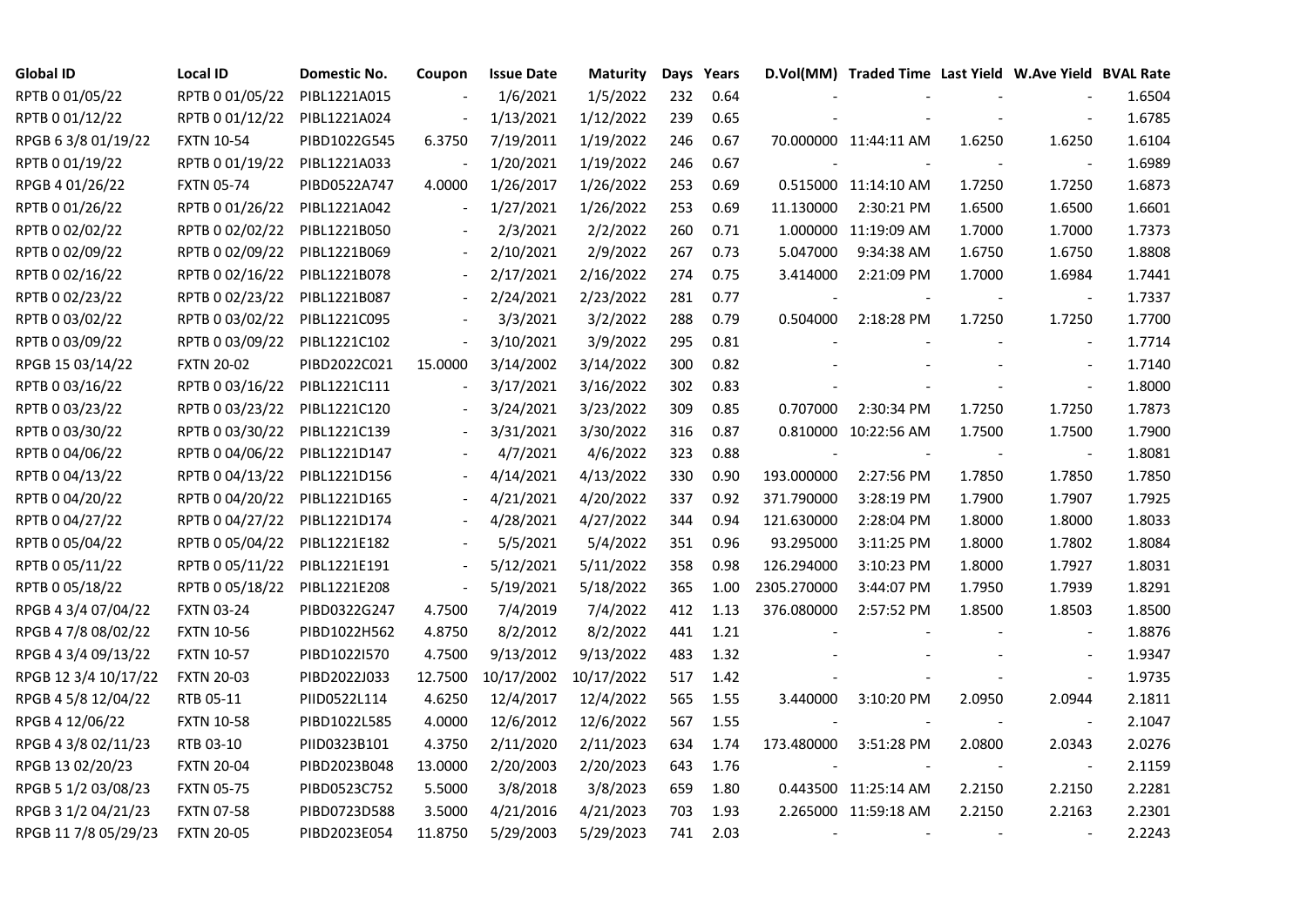| <b>Global ID</b>     | <b>Local ID</b>   | Domestic No. | Coupon  | <b>Issue Date</b> | <b>Maturity</b>  |     | Days Years |             | D.Vol(MM) Traded Time Last Yield W.Ave Yield BVAL Rate |        |                          |        |
|----------------------|-------------------|--------------|---------|-------------------|------------------|-----|------------|-------------|--------------------------------------------------------|--------|--------------------------|--------|
| RPGB 3 1/4 08/15/23  | RTB 10-04         | PIID1023H046 | 3.2500  | 8/15/2013         | 8/15/2023        | 819 | 2.24       | 423.740000  | 3:31:49 PM                                             | 2.4500 | 2.2522                   | 2.2846 |
| RPGB 2 3/8 09/10/23  | <b>FXTN 03-25</b> | PIBD0323I252 | 2.3750  | 9/10/2020         | 9/10/2023        | 845 | 2.31       | 550.000000  | 2:48:14 PM                                             | 2.2150 | 2.2223                   | 2.2225 |
| RPGB 11 3/8 10/23/23 | <b>FXTN 20-06</b> | PIBD2023J068 | 11.3750 | 10/23/2003        | 10/23/2023       | 888 | 2.43       |             |                                                        |        |                          | 2.4178 |
| RPGB 2 3/8 03/09/24  | RTB 03-11         | PIID0324C115 | 2.3750  | 3/9/2021          | 3/9/2024 1,026   |     | 2.81       | 8279.669000 | 3:55:13 PM                                             | 2.4200 | 2.4318                   | 2.4204 |
| RPGB 6 1/4 03/12/24  | RTB 05-12         | PIID0524C129 | 6.2500  | 3/12/2019         | 3/12/2024 1,029  |     | 2.82       | 7.277000    | 3:16:17 PM                                             | 2.4400 | 2.4700                   | 2.4953 |
| RPGB 4 1/2 04/20/24  | <b>FXTN 07-59</b> | PIBD0724D595 | 4.5000  | 4/20/2017         | 4/20/2024 1,068  |     | 2.92       |             |                                                        |        | $\sim$                   | 2.5888 |
| RPGB 12 3/8 06/03/24 | <b>FXTN 20-07</b> | PIBD2024F075 | 12.3750 | 6/3/2004          | 6/3/2024 1,112   |     | 3.04       |             |                                                        |        | $\overline{\phantom{a}}$ | 2.5901 |
| RPGB 12 7/8 08/05/24 | <b>FXTN 20-08</b> | PIBD2024H086 | 12.8750 | 8/5/2004          | 8/5/2024 1,175   |     | 3.22       |             |                                                        |        | $\blacksquare$           | 2.6242 |
| RPGB 4 1/8 08/20/24  | <b>FXTN 10-59</b> | PIBD1024H595 | 4.1250  | 8/20/2014         | 8/20/2024 1,190  |     | 3.26       | 1010.381000 | 3:55:41 PM                                             | 2.7250 | 2.6508                   | 2.6609 |
| RPGB 4 1/4 10/17/24  | <b>FXTN 05-76</b> | PIBD0524J762 | 4.2500  | 10/17/2019        | 10/17/2024 1,248 |     | 3.42       | 1553.230000 | 3:40:07 PM                                             | 2.7150 | 2.7182                   | 2.7197 |
| RPGB 13 3/4 11/11/24 | <b>FXTN 20-09</b> | PIBD2024K091 | 13.7500 | 11/11/2004        | 11/11/2024 1,273 |     | 3.49       |             |                                                        | $\sim$ | $\overline{\phantom{a}}$ | 2.7051 |
| RPGB 5 3/4 04/12/25  | <b>FXTN 07-61</b> | PIBD0725D618 | 5.7500  | 4/12/2018         | 4/12/2025 1,425  |     | 3.90       |             | 50.000000 11:03:46 AM                                  | 2.8000 | 2.8000                   | 2.8284 |
| RPGB 12 1/8 04/14/25 | <b>FXTN 20-10</b> | PIBD2025D103 | 12.1250 | 4/14/2005         | 4/14/2025 1,427  |     | 3.91       |             |                                                        |        | $\overline{\phantom{a}}$ | 2.8362 |
| RPGB 2 5/8 08/12/25  | RTB 05-13         | PIID0525H130 | 2.6250  | 8/12/2020         | 8/12/2025 1,547  |     | 4.24       | 126.100000  | 3:55:17 PM                                             | 2.7620 | 2.7708                   | 2.7789 |
| RPGB 3 5/8 09/09/25  | <b>FXTN 10-60</b> | PIBD10251608 | 3.6250  | 9/9/2015          | 9/9/2025 1,575   |     | 4.31       | 54.500000   | 3:00:48 PM                                             | 2.8250 | 2.8313                   | 2.8659 |
| RPGB 12 1/8 10/20/25 | <b>FXTN 20-11</b> | PIBD2025J116 | 12.1250 | 10/20/2005        | 10/20/2025 1,616 |     | 4.42       |             |                                                        |        | $\sim$                   | 2.9795 |
| RPGB 18 1/4 11/29/25 | <b>FXTN 25-01</b> | PIBD2525K015 | 18.2500 | 11/29/2000        | 11/29/2025 1,656 |     | 4.53       |             |                                                        |        | $\sim$                   | 3.0100 |
| RPGB 10 1/4 01/19/26 | <b>FXTN 20-12</b> | PIBD2026A122 | 10.2500 | 1/19/2006         | 1/19/2026 1,707  |     | 4.67       |             |                                                        |        | $\sim$                   | 3.0488 |
| RPGB 6 1/4 02/14/26  | <b>FXTN 07-62</b> | PIBD0726B627 | 6.2500  | 2/14/2019         | 2/14/2026 1,733  |     | 4.75       | 0.520000    | 3:51:27 PM                                             | 3.2150 | 3.2150                   | 3.1340 |
| RPGB 3 3/8 04/08/26  | <b>FXTN 05-77</b> | PIBD0526D772 | 3.3750  | 4/8/2021          | 4/8/2026 1,786   |     | 4.89       | 3200.200000 | 3:47:56 PM                                             | 3.2125 | 3.2201                   | 3.2157 |
| RPGB 3 1/2 09/20/26  | RTB 10-05         | PIID1026I057 | 3.5000  | 9/20/2016         | 9/20/2026 1,951  |     | 5.34       | 5.110000    | 10:54:13 AM                                            | 3.3500 | 3.3304                   | 3.2885 |
| RPGB 6 1/4 10/20/26  | RTB 15-01         | PIID1526J019 | 6.2500  | 10/20/2011        | 10/20/2026 1,981 |     | 5.42       |             | 0.300000 10:59:18 AM                                   | 3.6500 | 3.6500                   | 3.2459 |
| RPGB 8 12/07/26      | <b>FXTN 20-13</b> | PIBD2026L139 | 8.0000  | 12/7/2006         | 12/7/2026 2,029  |     | 5.56       |             |                                                        |        |                          | 3.2798 |
| RPGB 5 3/8 03/01/27  | RTB 15-02         | PIID1527C023 | 5.3750  | 3/1/2012          | 3/1/2027 2,113   |     | 5.79       |             |                                                        |        | $\blacksquare$           | 3.3378 |
| RPGB 4 3/4 05/04/27  | <b>FXTN 10-61</b> | PIBD1027E617 | 4.7500  | 5/4/2017          | 5/4/2027 2,177   |     | 5.96       | 29.056000   | 3:24:53 PM                                             | 3.4600 | 3.4600                   | 3.4376 |
| RPGB 8 5/8 09/06/27  | <b>FXTN 20-14</b> | PIBD2027I140 | 8.6250  | 9/6/2007          | 9/6/2027 2,302   |     | 6.30       |             |                                                        |        | $\overline{\phantom{a}}$ | 3.4595 |
| RPGB 6 1/4 03/22/28  | <b>FXTN 10-63</b> | PIBD1028C635 | 6.2500  | 3/22/2018         | 3/22/2028 2,500  |     | 6.85       | 5.000000    | 2:45:40 PM                                             | 3.7000 | 3.7000                   | 3.5911 |
| RPGB 3 5/8 04/22/28  | <b>FXTN 07-64</b> | PIBD0728D649 | 3.6250  | 4/22/2021         | 4/22/2028 2,531  |     | 6.93       | 298.630000  | 3:01:47 PM                                             | 3.6600 | 3.6636                   | 3.6550 |
| RPGB 9 1/2 12/04/28  | <b>FXTN 20-15</b> | PIBD2028L151 | 9.5000  | 12/4/2008         | 12/4/2028 2,757  |     | 7.55       |             |                                                        |        | $\blacksquare$           | 3.7369 |
| RPGB 67/8 01/10/29   | <b>FXTN 10-64</b> | PIBD1029A644 | 6.8750  | 1/10/2019         | 1/10/2029 2,794  |     | 7.65       | 84.170000   | 3:24:56 PM                                             | 3.7800 | 3.7825                   | 3.7398 |
| RPGB 8 3/4 05/27/30  | <b>FXTN 20-16</b> | PIBD2030E166 | 8.7500  | 5/27/2010         | 5/27/2030 3,296  |     | 9.02       |             |                                                        |        | $\blacksquare$           | 3.9888 |
| RPGB 2 7/8 07/09/30  | <b>FXTN 10-65</b> | PIBD1030G655 | 2.8750  | 7/9/2020          | 7/9/2030 3,339   |     | 9.14       | 50.000000   | 3:24:00 PM                                             | 3.8000 | 3.8000                   | 3.7893 |
| RPGB 12 1/2 07/28/30 | <b>FXTN 25-02</b> | PIBD2530G029 | 12.5000 | 7/28/2005         | 7/28/2030 3,358  |     | 9.19       |             |                                                        |        | $\sim$                   | 3.9891 |
| RPGB 11 1/4 01/26/31 | <b>FXTN 25-03</b> | PIBD2531A032 | 11.2500 | 1/26/2006         | 1/26/2031 3,540  |     | 9.69       |             |                                                        |        | $\sim$                   | 4.0725 |